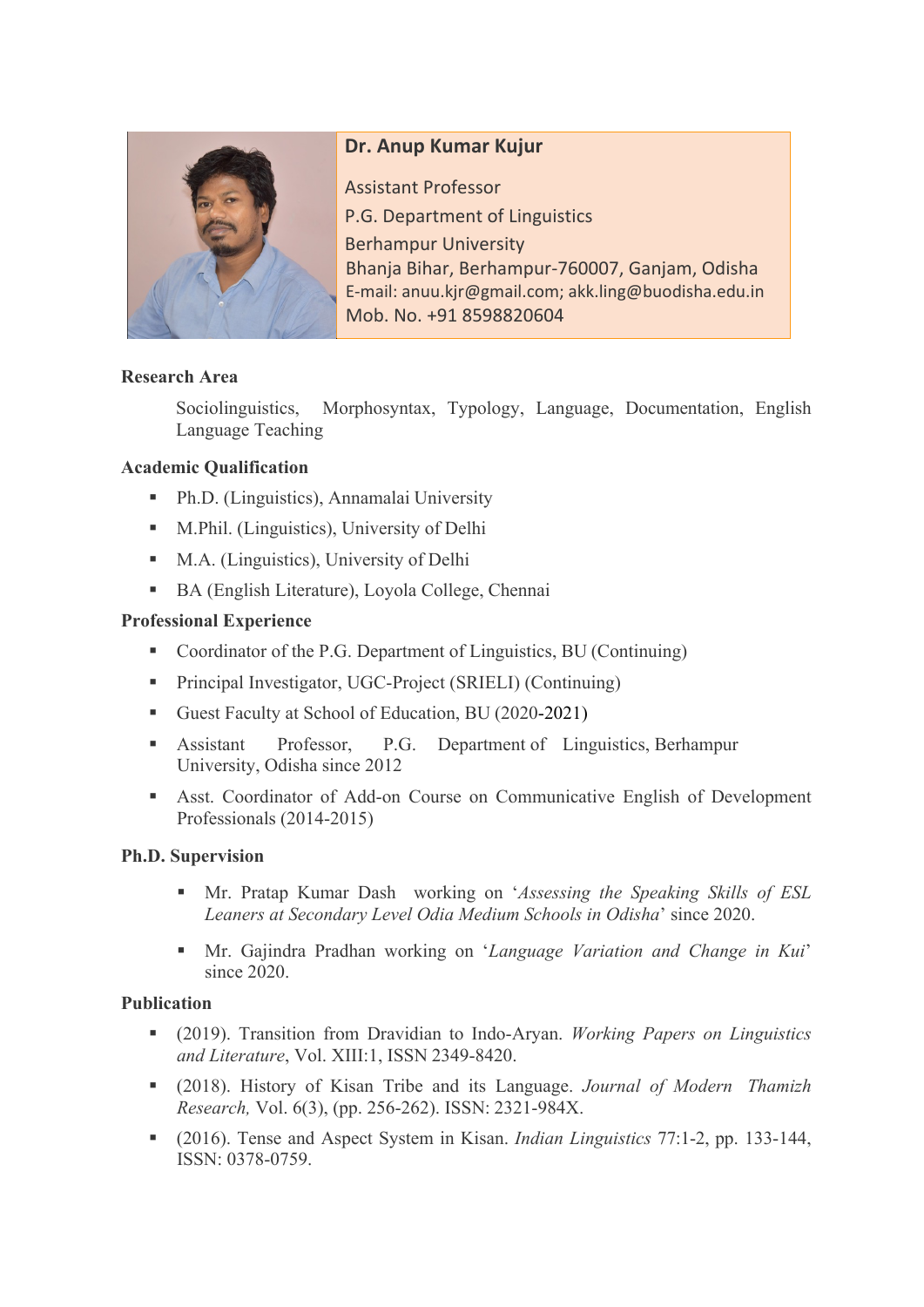- § (2016). Grammatical Mood in Kisan. *Nepalese Linguistics*, 31, pp. 39- 43. ISSN: 0259-1006.
- § (2015). Verb Morphology in Kisan. *Language in India*, 15, pp. 92-101. ISSN 1930- 2940.

## **Research Funded Project**

§ Ongoing UGC Project on "Documentation and Development of Indigenous Languages of South Odisha" under the scheme "Funding Support to Berhampur University for Study and Research in Indigenous and Endangered Languages in India under XII Plan"- Amount Rs. 1,92,50,000/-.

### **Administrative Activities**

| • Chairman of Board of Studies in Linguistics, BU since              | 2020      |
|----------------------------------------------------------------------|-----------|
| • Students' Welfare Officer, Berhampur University                    | 2016-2017 |
| • Cultural Coordinator, Berhampur University.                        | 2016-2017 |
| • Asst. Superintendent, Salunki/Jhanjabati Ladies' Hostels 2014-2016 |           |

### **Conference/Seminar Paper Presented International**

- § 'Tracing History through Language' in the International ICH 1.0 Reconstruction of India History: Society & Religion, organized by the PG Dept. of History, Berhampur University, Odisha during 14-15 February, 2020.
- § 'An Ethnolinguistic Analysis of the Tribes of Chotanagpur' in the International Conference on Environment and Culture in the Anthropocene and Poetry Festival in Collaboration with GIEWEC, sponsored by World Bank-OHEPEE and organized by the PG Dept. of English, Berhampur University, Odisha during 1-2 December, 2019.
- § 'Indo-Aryan Borrowing in Kisan' during the 7th International Conference on Endangered and Lesser Known Languages, organized by School of Languages and Linguistics, Jadavpur University, Kolkata during 22nd and 23rd February2019.
- § 'Kũṛux Banna and its Relation to Danda Katna: An Alternative Script for Kũṛux Language' during 40<sup>th</sup> International Conference of the Linguistic Society of India held at the CIIL, Mysore from 05-07 December 2018.
- § 'Issues in Language and Transgender Studies' in the ICSSR sponsored International Seminar on 'Emerging Trends & Issues in the Status of Transgender Community' organized by the Department of Political Science & Public Administration, Annamalai University during August 23-25, 2018.

### **National**

- § 'Kunha: A Speech Variety of Kurux' in the National E-Conference Word-Bank and OHEPEE Sponsored organized by the Department of Linguistics, Berhampur University, Berhampur on 24<sup>th</sup>-25<sup>th</sup> March, 2021.
- § 'Men, Women and Speech in the North Dravidian Languages' in the UGC-SAP-V National Seminar on Current Trends in Linguistics (CuTLi- 2019) organized by the CAS in Linguistics, Annamalai University during 9th - 10th January2019.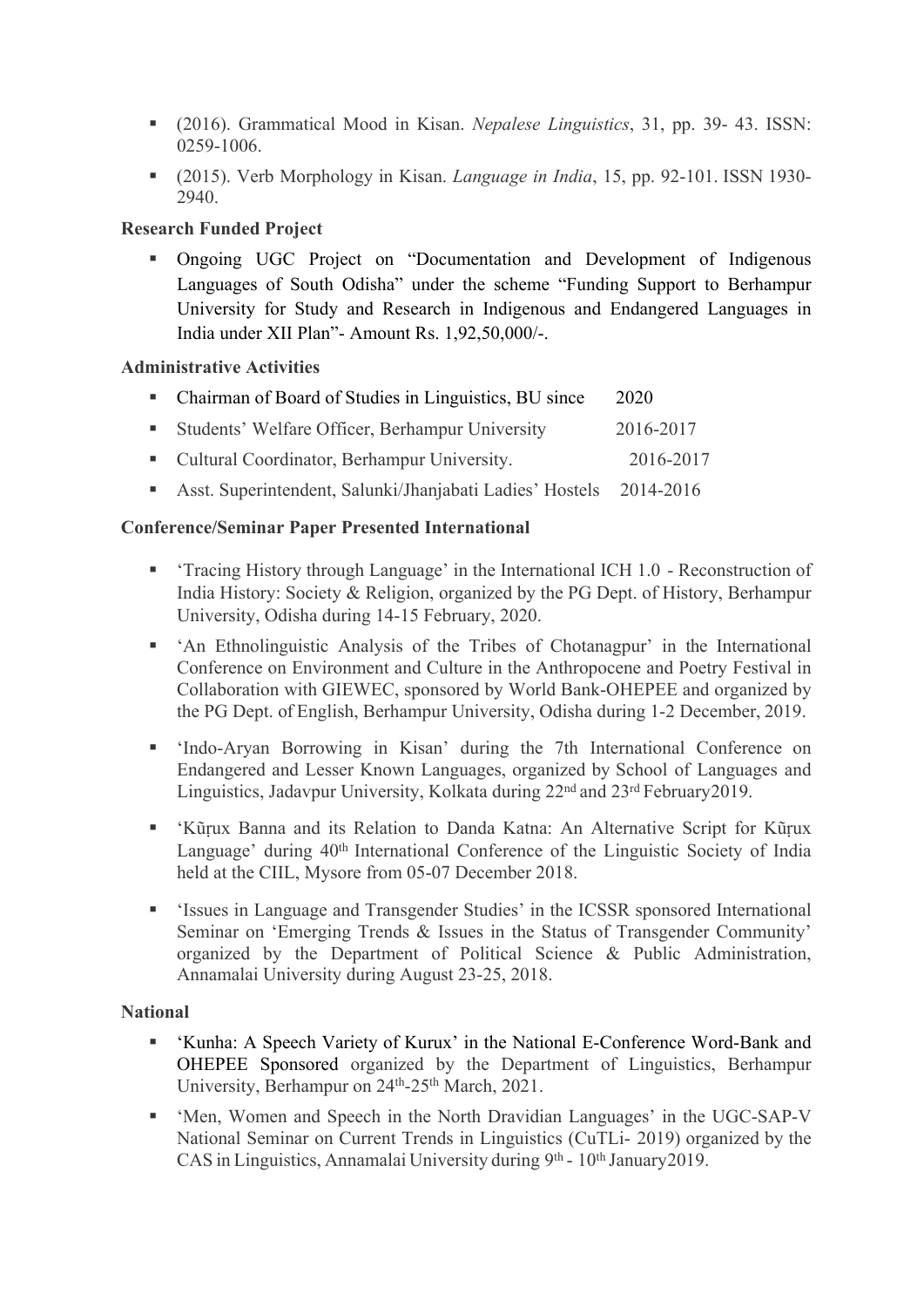- § 'Pronouns in Kisan Dialect of Kuṛux' during VIS Endowment National Seminar, organized by the Department of Linguistics, Tamil University, Thanjavur on 30<sup>th</sup> November 2018.
- § 'Case System in Kisan' during the UGC SAP DRS-1 National Seminar on "Tribal Languages in India: Structure and Status" organized by the Department of Dravidian and Computational Linguistics, Dravidian University, Kuppam, AP during 4th and 5th October 2018.
- § 'Sadri: A Voice of Tribals in the Western Odisha' in the UGCSponsored National Seminar on Linguistic Human Rights, held at the Dept. of Linguistics, Berhampur University, Odisha on 20.09.2017.
- § 'Tribals' Language Use and Challenges in Odisha from the perspective of Linguistic Human Rights' in the Two Day UGC Sponsored National Seminar on Violation of Human Rights in Contemporary India: Challenges and Prospects, held at the Dept. of History, Berhampur University, Odisha on 19.09.2017.
- § 'Agreement in Kisan' in the 45th All India Conference of Dravidian Linguists & International Symposium on Case, Agreement and Postpositions held at University of Delhi, 23-25 June 2017.

#### **Workshop/Seminar/Programme Attended**

- § Five-day Virtual Workshop on "Research Methodology and Hands-on Learning" from  $2<sup>nd</sup>$  to  $6<sup>th</sup>$  August 2021, organized by the School of Tribal Resource Management, KISS, Bhubaneswar.
- Five-day Online FDP on "Research Methodology and Project Writing" organized by IDP, OHEPEE Cell of Rama Devi Women's University, BBSR held during 07-11 July, 2021.
- 4th International Workshop on "Language Description and Sciences (WorLDS-4)" September 21-25, 2020, Organized by Dept. of Tribal Studies, Central University of Jharkhand in collaboration with CIIL, Ministry of Education, Govt. of India.
- § UGC-STRIDE Refresher Course (Multidisciplinary) on "Research Methodology: Research Ethics, Methods, Skills, Writing and Communication" held from 19th August, 2020 to 1st September, 2020, organized by Mizoram University, Aizawl.
- International online seminar on "Documentation of Endangered Languages" on 12-13th August, 2020, organized by the Dept. of Linguistics, Central University of Kerala in collaboration with ELPD, SOAS University of London, UK & University of North Texas, USA.
- § One-day international webinar on the topic "Recent Trends in Phonetic and Phonological Research" held on August 10, 2020, organized by the Department of Linguistics and Contrastive Study of Tribal Languages, Indira Gandhi National Tribal University, Amarkantak.
- Five-day Webinar on the International Day of the World's Indigenous Peoples 2020, August 1-9, 2020, Organized by India Indigenous Peoples, Delhi Tribals, and Youth in collaboration with the Department of Tribal Studies, Indian Social Institute, New Delhi.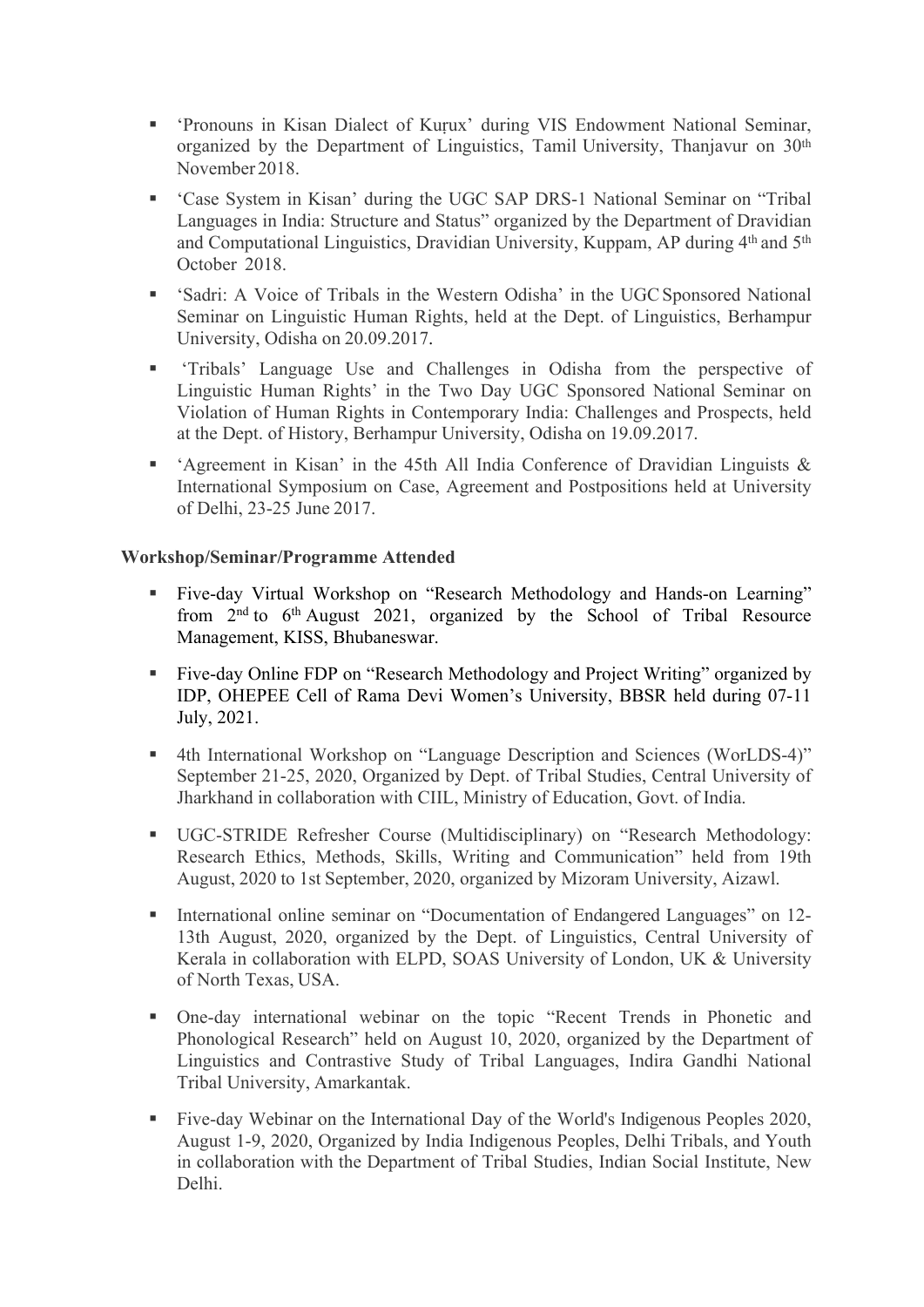- § Seven Day Online "Faculty Development Program (FDP) on Contemporary Research Methods in Linguistics and Literature: Sampling and Analytical Methods of Scientific Perspectives" organized by the Dept. of Linguistics, Bharathiar University, Coimbatore held from 15 to 21 July 2020.
- § International Workshop on 'Computer Technology and Tamil Linguistics' held at CAS in Linguistics, Annamalai University on 24th September 2019.
- § Preconference Workshops on 'Language Documentation, data management and transcription' & 'Documenting child language acquisition in lesser-known languages' organized by School of Languages and Linguistics, Jadavpur University, Kolkata on 21st of February 2019.
- § 5-DayWorkshop on Working with Communities on Language Revitalization held at the CIIL, Mysore from March 27 to April 2, 2019.
- 5-Day Research Methodology Workshop, held at Berhampur University, Odisha from 12th - 16th February 2019.
- One Day Workshop on Socio-Pragmatics Focusing the Language Data of Social-Media held at the CIIL, Mysore on 08.12.2018
- One Day Tutorial on Experimental Psycholinguistics with Special Focus on Language Processing and Reading held at the CIIL, Mysore on 04.12.2018.
- Two Day Inter-Department Level Computer Based Workshop on SPSS & AMOS Application in Social Science Research organized by the Department of Commerce, Annamalai University on 30th & 31st July 2018.
- § 5-Day Workshop on Language Documentation and Revitalization, held at CIIL, Mysore from 26th February to 2nd March, 2018.
- National Workshop on 'Preparation of Grammar and Multilingual Dictionary for Indigenous Languages' held at Berhampur University, Odisha, March, 20-27, 2017.
- § National Seminar on 'Indigenous and Endangered Languages Concerns for Documentation and Revitalization' held at Berhampur University Odisha, March, 18-19, 2017.
- Refresher Course held at Ranchi University from 29th August to 18th September, 2014.
- § Orientation Programme held at Sambalpur University from 23rd Feb. to 22nd March, 2013.
- International Conference on Language Contact in India at Deccan College, Pune held from February 6-8, 2013.

#### **Book/Chapter**

§ 'Case System in Kisan' in the Proceedings of National Seminar on Structure and Status of Tribal Languages in India edited by M. Prasad Naik. Kuppam: Raja Publications (2018, pp. 1-8).